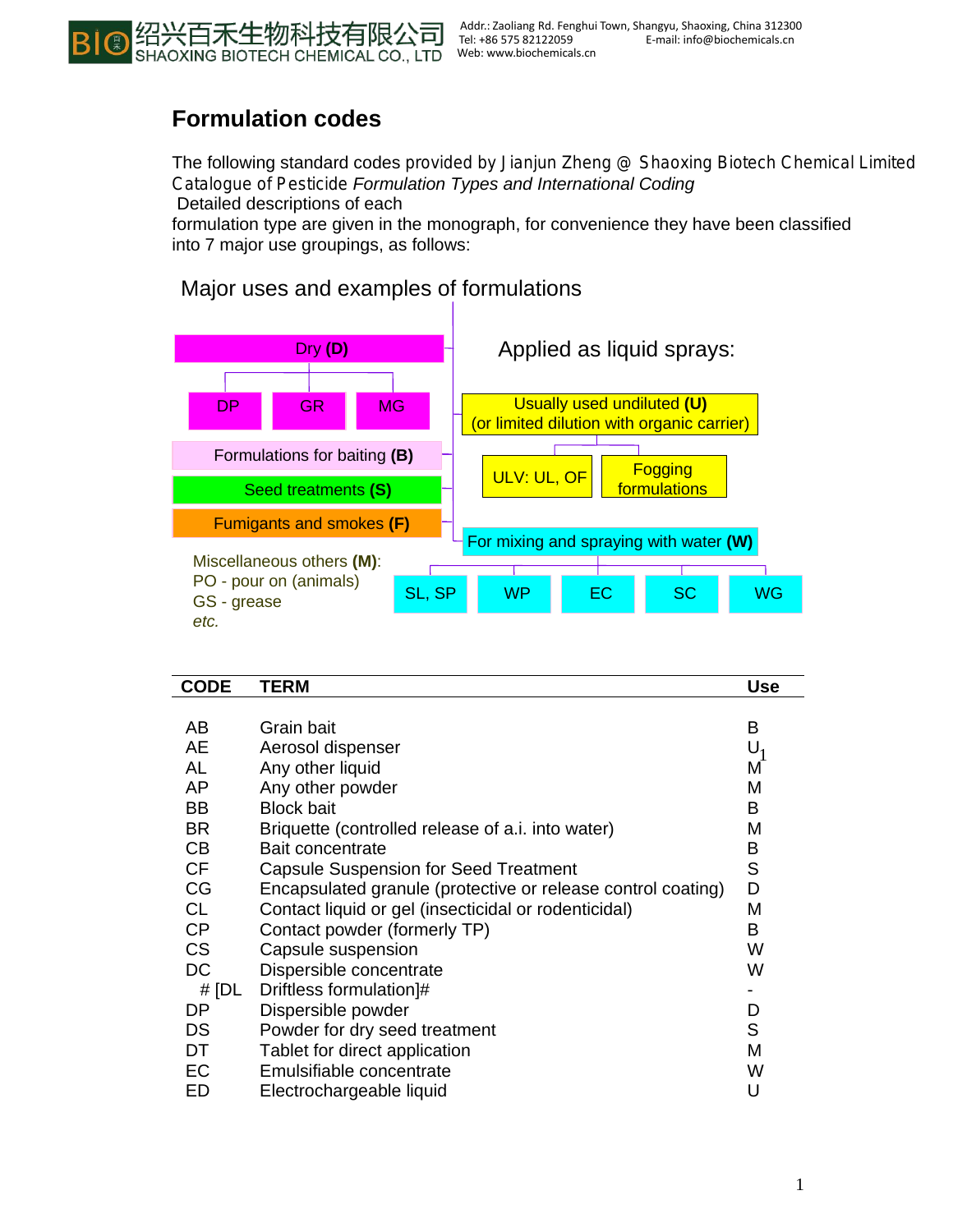| EG        | Emulsifiable granule                                        | W      |
|-----------|-------------------------------------------------------------|--------|
| <b>EO</b> | Emulsion, water in oil                                      | W      |
| ES        | <b>Emulsion for seed treatment</b>                          | S      |
| EW        | Emulsion, oil in water                                      | W      |
| <b>FD</b> | Smoke tin                                                   | F      |
| FG        | Fine granule $(300-2500 \mu m)$                             | D      |
| <b>FK</b> | Smoke candle                                                | F      |
| FP        | Smoke cartridge                                             | F      |
| <b>FR</b> | Smoke rodlet                                                | F      |
| <b>FS</b> | Flowable concentrate for seed treatment                     | S      |
| FT        | Smoke tablet                                                | F      |
| <b>FU</b> | Smoke generator                                             | F      |
| <b>FW</b> | Smoke pellet                                                | F      |
| GA        | Gas                                                         | F      |
| <b>GB</b> | Granular bait                                               | B      |
| <b>GE</b> | Gas generating product                                      | F      |
| GF        | <b>Gel for Seed Treatment</b>                               | S      |
| GG        | Macrogranule (2000-6000 µm)                                 | D      |
| GL        | Emulsifiable gel                                            | W      |
| <b>GP</b> | Flo-dust (very fine for use in greenhouses)                 | D      |
| <b>GR</b> | Granule (generic, but defined size range)                   | D      |
| GS        | Grease                                                      | М      |
| GW        | Water soluble gel                                           | W      |
| HN        | Hot fogging concentrate                                     | U      |
| KK        | Combi-pack solid/liquid                                     | W      |
| KL        | Combi-pack liquid/liquid                                    | W      |
| KN        | Cold fogging concentrate                                    | U      |
| <b>KP</b> | Combi-pack solid/solid                                      | W      |
| LA<br>LS  | Lacquer<br>Solution for seed treatment                      | M<br>S |
| LV        |                                                             | F      |
| <b>MC</b> | Liquid vaporiser<br>Mosquito coil                           | F      |
| ME        | Micro-emulsion                                              | W      |
| <b>MG</b> | Microgranule (100-600 µm)                                   | W      |
| MV        | Vaporising mat                                              | F      |
| OD        | Oil dispersion                                              | W      |
| OF        | Oil miscible flowable concentrate (oil miscible suspension) | U      |
| OL        | Oil miscible liquid                                         | U      |
| OP        | Oil dispersible powder                                      | U      |
| <b>PA</b> | Paste (water-based, film forming)                           | М      |
| PB        | Plate bait                                                  | В      |
| PC        | Gel or paste concentrate                                    | M      |
| PO        | Pour-on                                                     | M      |
| <b>PR</b> | Plant rodlet                                                | М      |
| <b>PS</b> | Seed coated with a pesticide                                | S      |
| <b>RB</b> | Bait (ready for use)                                        | B      |
| <b>SA</b> | Spot-on                                                     | M      |
| <b>SB</b> | Scrap bait                                                  | В      |
| <b>SC</b> | Suspension concentrate (= flowable concentrate)             | W      |